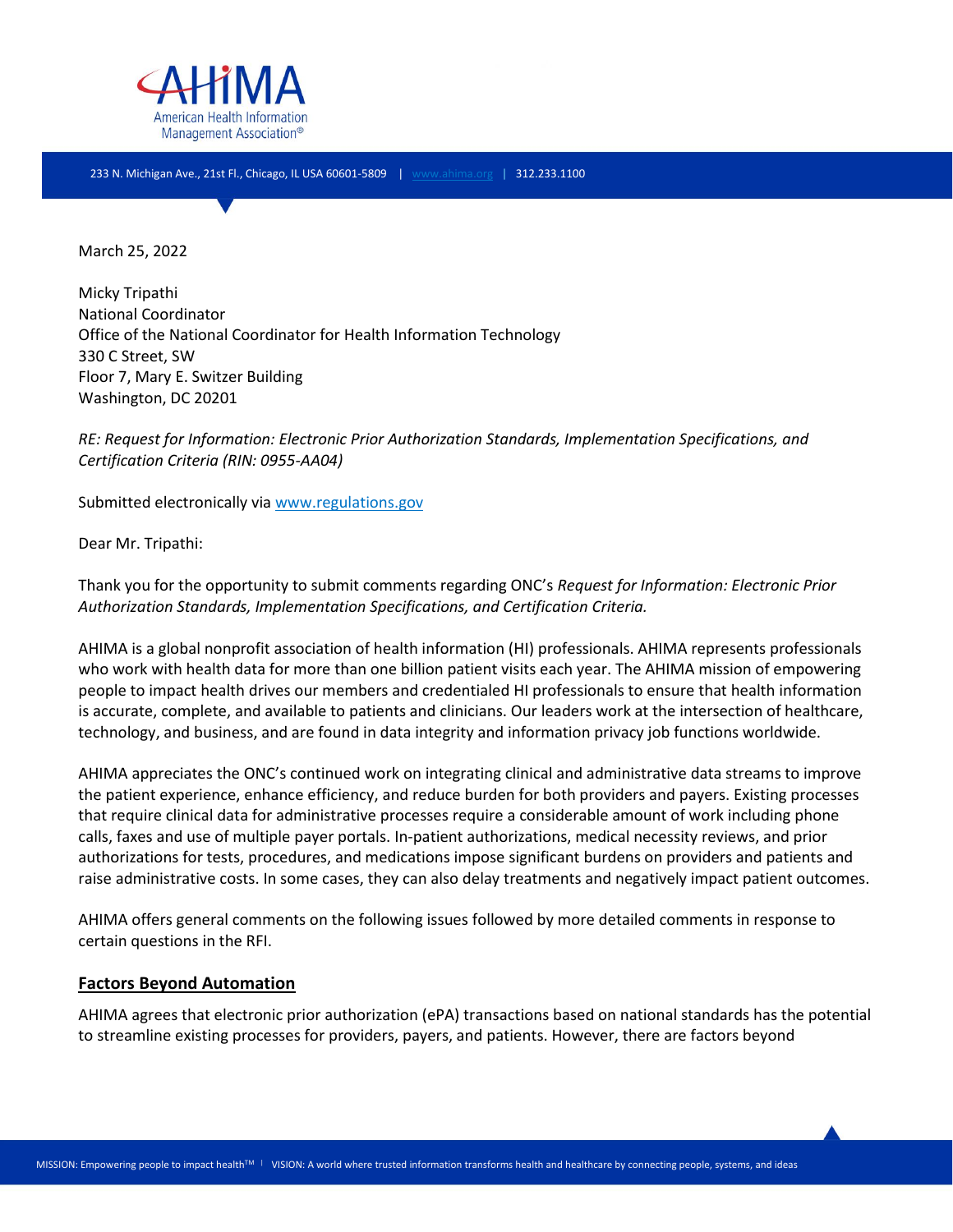automating these transactions that must be addressed to improve efficiency and reduce provider and patient burden. Such considerations include addressing operating rules, data governance, and workforce training needs, including education on new standards, vocabularies, technologies, and processes. This includes working across the payer and provider communities to consider approaches to standardize the use of prior authorization and publish metrics regarding the extent to which prior authorization is used and with what results. Accurate and transparent mapping of the various code sets that are used for administrative and clinical purposes must also be considered to ensure consistency in meaning of the code sets and to promote trust between providers and payers during the transaction. Consideration should also be given as to whether a uniform and consistent set of data elements that enable a common information flow and format could be established across payers to minimize variation in prior authorization requirements and further streamline electronic prior authorization processes. AHIMA encourages ONC to place efforts to automate prior authorization within this fuller context and work with other agencies and stakeholders, and particularly the end-users of technology, to address the full range of issues at hand before moving forward. Otherwise, efforts to automate may not be successful or have less benefit than intended.

#### **End-User Engagement**

The development of new health IT standards and their adoption into regulatory requirements can bring benefits by addressing specific challenges and creating more uniformity in how health information is gathered, shared, and used. However, over the past ten years, end-users that deploy technology to care for patients have found that new technical approaches and regulatory requirements are not sufficiently grounded in real-world experiences or adequately consider the implementation pathway before mandating use. This includes issues such as how new approaches work with the existing infrastructure, workflow constraints in adopting new technology, technology costs, and how new requirements fit into the array of regulatory requirements health IT end-users face. As a result, end-users have experienced the following: (1) adoption of standards that require significant workarounds to implement, (2) a set of standards that are incomplete or too immature to accomplish the desired task, (3) policy mandate deadlines that are frequently changed, leading to confusion and poor resource allocation, (4) standards and policies that do not achieve their desired goals when deployed, (4) excessive burden added to health IT end-users, (5) wasted resources on failed implementations and (6) confusion from patients with respect to technological capabilities.

Leveraging health IT end-user input throughout the standards and policy development process and conducting real-world testing can help mitigate the above issues. It can also better align standards and policies to support the needs of front-line health workers and result in faster standards adoption as well as realization of the goals for collection, sharing, and use of health information to care for patients, and support individuals on their health journey.

#### **Certified Health IT Functionality**

# *Do the functional capabilities described in the RFI include all necessary functionality for certified Health IT Modules to successfully facilitate electronic prior authorizations processes?*

Multiple systems are often involved in the workflow associated with prior authorization including registration systems, revenue cycle management systems and practice management systems. Many of these systems are not certified today. Conversely, under the Health Insurance Portability and Accountability Act (HIPAA), the HIPAA transaction standards apply to providers, payers, and clearinghouses but not health IT developers. It is unclear how certified health IT will support the full spectrum of communication for electronic prior authorization. To successfully facilitate electronic prior authorization processes, AHIMA suggests the same rules should apply to health IT developers, payers, and providers to ensure that all follow the same "rules of the road."

# *Are there additional capabilities that should be included in certified Health IT modules to address these needs? Should any of these functional capabilities not be included in certified Health IT Modules (please cite the reason*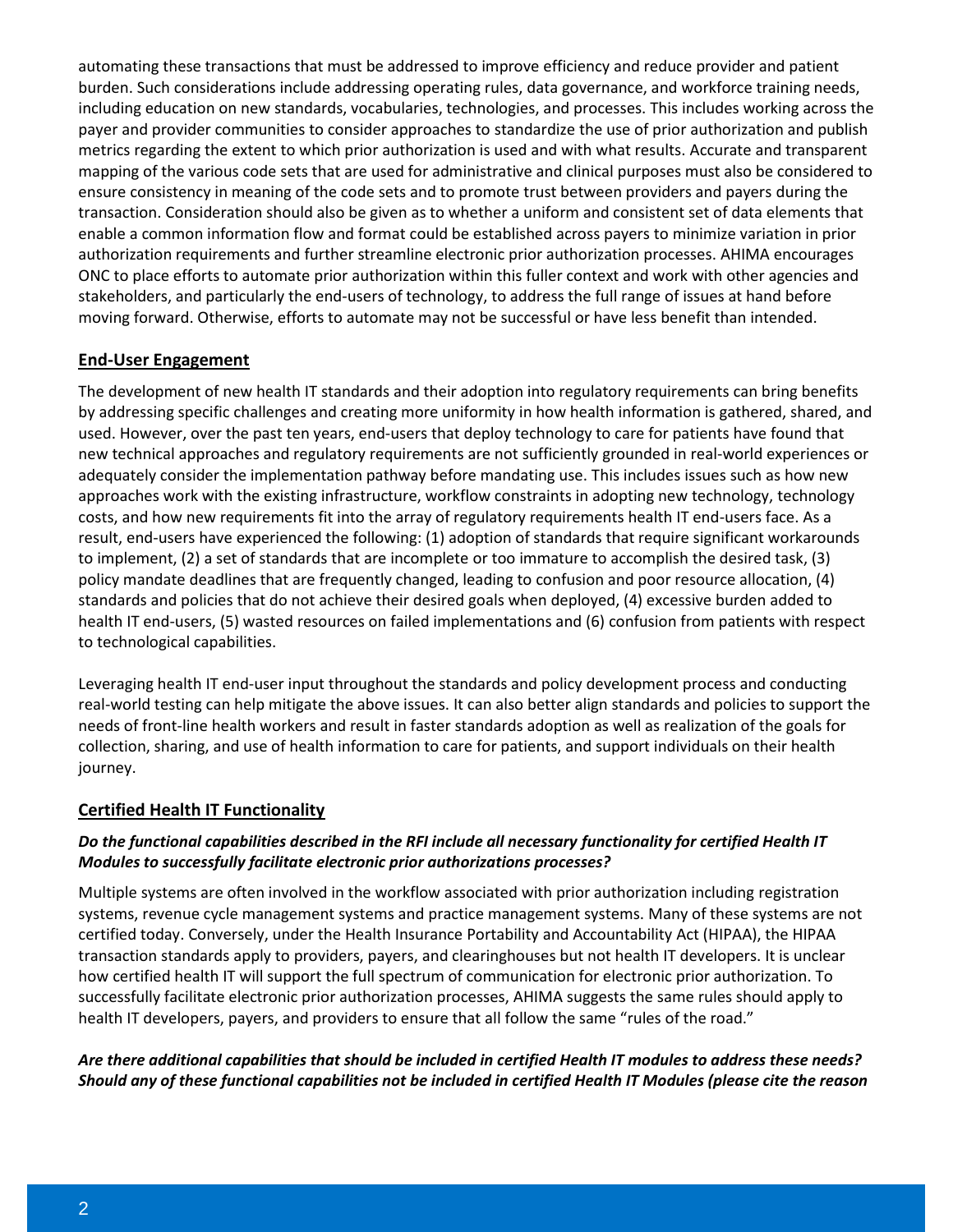### *they should be excluded) or should ONC focus on a more limited set of functional capabilities for certified Health IT Modules than those described above?*

AHIMA suggests ONC consider additional capabilities specific to patient access and engagement. Patients should have the capability at their discretion, to receive notification and/or query status updates of key activities throughout the prior authorization process, including being able to receive notification of denials and/or status of appeals. This also includes consideration of functionality to support electronic cost estimates for patients (e.g. -Advanced Eligibility of Benefits) to support successful prior authorization.

Functional capabilities should also consider the need for delegation of prior authorization related activities by a provider to back-office staff. Providers do not always have the bandwidth to manage all tasks associated with a prior authorization. As a result, certain tasks are handed off to non-clinical staff. Functional capabilities should recognize such workflows and allow for such flexibilities.

*Should ONC adopt a certification criterion for prior authorization that accounts for the full, HIPAA compliant workflow for prior authorization transactions including translation from FHIR to the X12 standard? Or should ONC adopt certification criteria that include only the workflows up to the point of translation? What ongoing challenges will stakeholders face if there is a need to translate between HIPAA adopted standards and other standards that have only been adopted under the Certification Program used to support prior authorization transactions? How should HHS address alignment between standards adopted for HIPAA transactions and standards adopted under the Certification Program used to support prior authorization transactions?* 

Before adopting certification criterion for prior authorization that accounts for the full, HIPAA compliant workflow for prior authorization transactions including translation from FHIR to the X12 standard, AHIMA suggests ONC work with the Centers for Medicare and Medicaid Services (CMS) to share publicly the results of the HIPAA exception granted to the HL7 DaVinci Project to test FHIR standards to support prior authorization instead of X12 transactions. Public dissemination of comprehensive report-outs would allow for diffusion of learnings and identify opportunities for improvement prior to adoption of certification criterion.

With respect to how HHS should address alignment between standards adopted for HIPAA transactions and standards adopted under the Certification Program used to support prior authorization transactions, AHIMA suggests that the US Department of Health and Human Service (HHS) look to the Intersection of Clinical and Administrative Data Task Force (ICAD) recommendation that ONC, in collaboration with CMS and other federal agencies establish a single, consistent process for standards advancement that incorporates multiple rounds of development testing and production pilot use prior to adoption as national standards. As part of this singular approach, AHIMA recommends establishing a clear roadmap that lays out a clear path from our existing, bifurcated approach of setting clinical and administrative standards to one where these data steams converge. This includes ensuring that certain elements of the existing HIPAA transaction standards process are not cast aside including the establishment of clear roles and responsibilities of stakeholders involved in the process, consideration of the operating rules and how new standards may be used and implemented by the end user and the principles that all stakeholder can "move together" to promote consistency and certainty for all parties involved in the transaction. HHS should also consider as part of this alignment input from stakeholders beyond the federal government including payers and providers who would be responsible for implementing the standards from initial standard scoping to real-world testing to ensure such efforts support end-user workflows and maintain the stability of the revenue cycle.

#### **Implementation Specifications for Prior Authorization**

*What is the current readiness of the three FHIR-based DaVinci Implementation Guides (IGs) for adoption as part of certification criteria for health IT? Given limited testing of these specifications to date, what would be a feasible timeline for use of these IGs in production for prior authorization transactions? What, if any, additional changes are needed for these IGs prior to adoption as part of certification criteria for health IT?*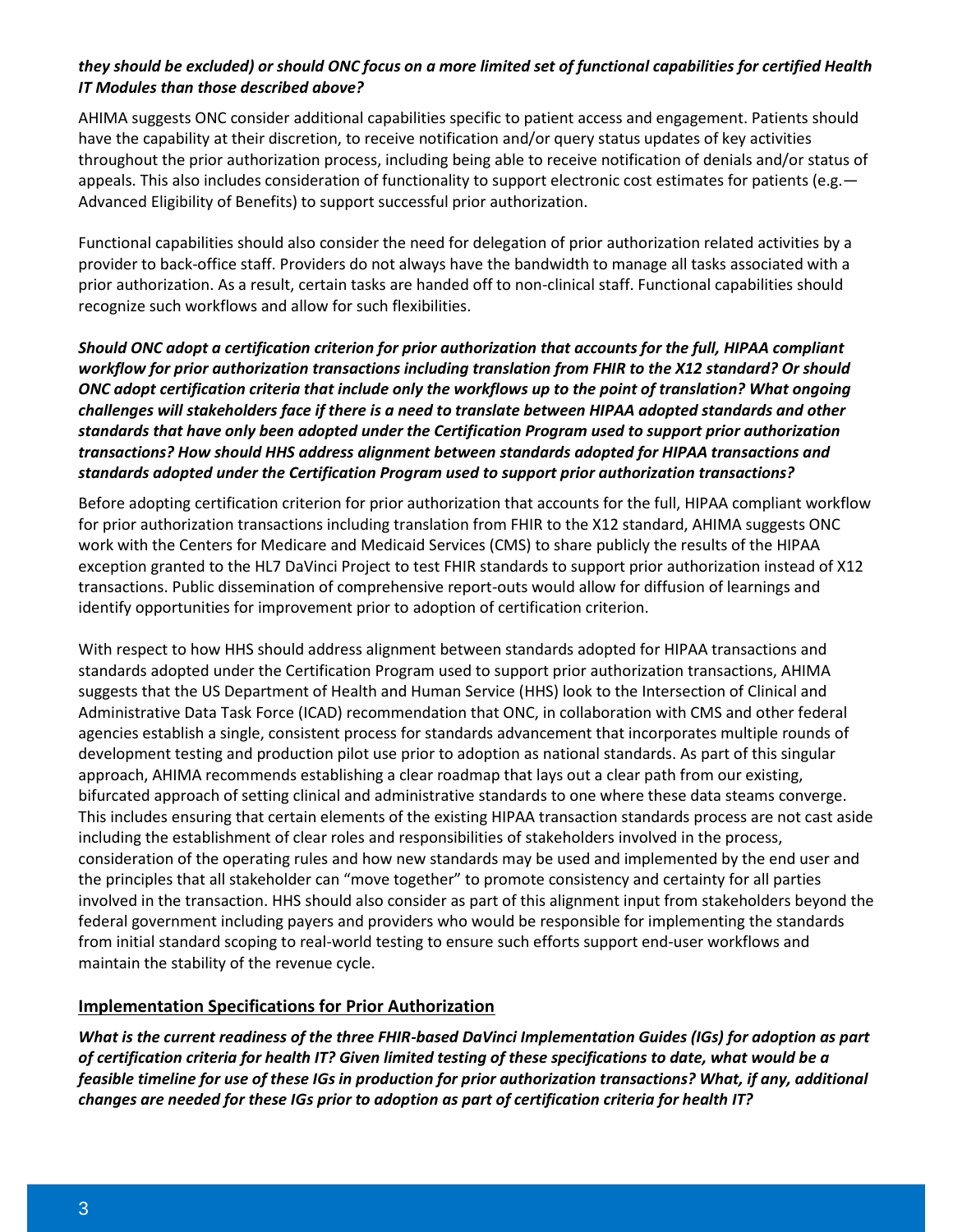Adequate, real-world testing is needed before establishing any timeline for the use of the three IGs. This includes real world testing across different care settings and practices sizes to understand the variety of configurations and to ensure the technology functions and the standards support end-user workflows across the full spectrum of clinical use. AHIMA recommends making public and broadly disseminating the results from piloting the IGs and current levels of adoption of the IGs in the production environment as a key determinant of readiness.

Additionally, given that prior authorization may occur across a number of health IT systems such as revenue cycle management systems, practice management systems, and payer systems that may not be certified health IT technology, prior to adoption as part of certification criterion, the IGs must provide additional granularity such that it is clear what is expected in each context and make it easier for certification criteria to point to what is required in a specific IG.

This question also raises the more general issue of the need for real-world testing of standards and greater engagement of end-users who use technology to care for patients before standards are included in federal regulations. Since passage of the Health Information Technology for Economic and Clinical Health (HITECH) Act, the federal government has played an increasingly active role in advancing health IT standards and mandating their use. By adopting specific standards, creating forums to identify needed standards, and funding standards development, the federal government is setting the path for standards adoption. The results of rigorous realworld testing that considers the impact on a range of end-users and is performed before standards are included in policy should help assess whether a standard is mature.

To enhance the likelihood that beneficial new standards are adopted by a spectrum of health IT end-users, AHIMA recommends the following:

- Health IT end-users must be instrumental in establishing the goals and priorities for setting standards, across care settings and use cases, such as public health.
- Health IT end-user input should be included in every phase of standards development from initial standard scoping to real-world testing.
- Standards and policies to advance standards adoption should prioritize patient care and wellness and public health; secondary or supplemental requirements (e.g., reporting, quality measurement, compliance, etc.) should be derived from patient care.
- Real-world testing should inform whether the standard will:
	- $\circ$  Be implementable by healthcare organizations without significant effort beyond the value incurred by adoption.
	- o Be effective at achieving its desired goals.
	- o Encompass a complete solution to achieve the desired goals.
	- $\circ$  Not result in unintended consequences that would harm individuals (e.g., caregivers, patients, physicians, and other clinicians.)
	- o Respect and accommodate the privacy needs of individual patients.
	- o Not add extraneous work to the care team.
	- o Ensure sufficient return on investment to justify the allocation of resources to health IT.
	- $\circ$  Disparately impact providers who care for communities that are underserved or marginalized.
- Health IT end-user engagement should be supported to maximize the end-user's ability to provide effective input.
	- o Standards development organizations should assign resources for this purpose.
	- $\circ$  Clinical and operational informaticists should be called on to participate, while professional membership associations should encourage participation and serve as a liaison.
	- $\circ$  Providers caring for the underserved should be included and provided resources to participate otherwise they will be excluded.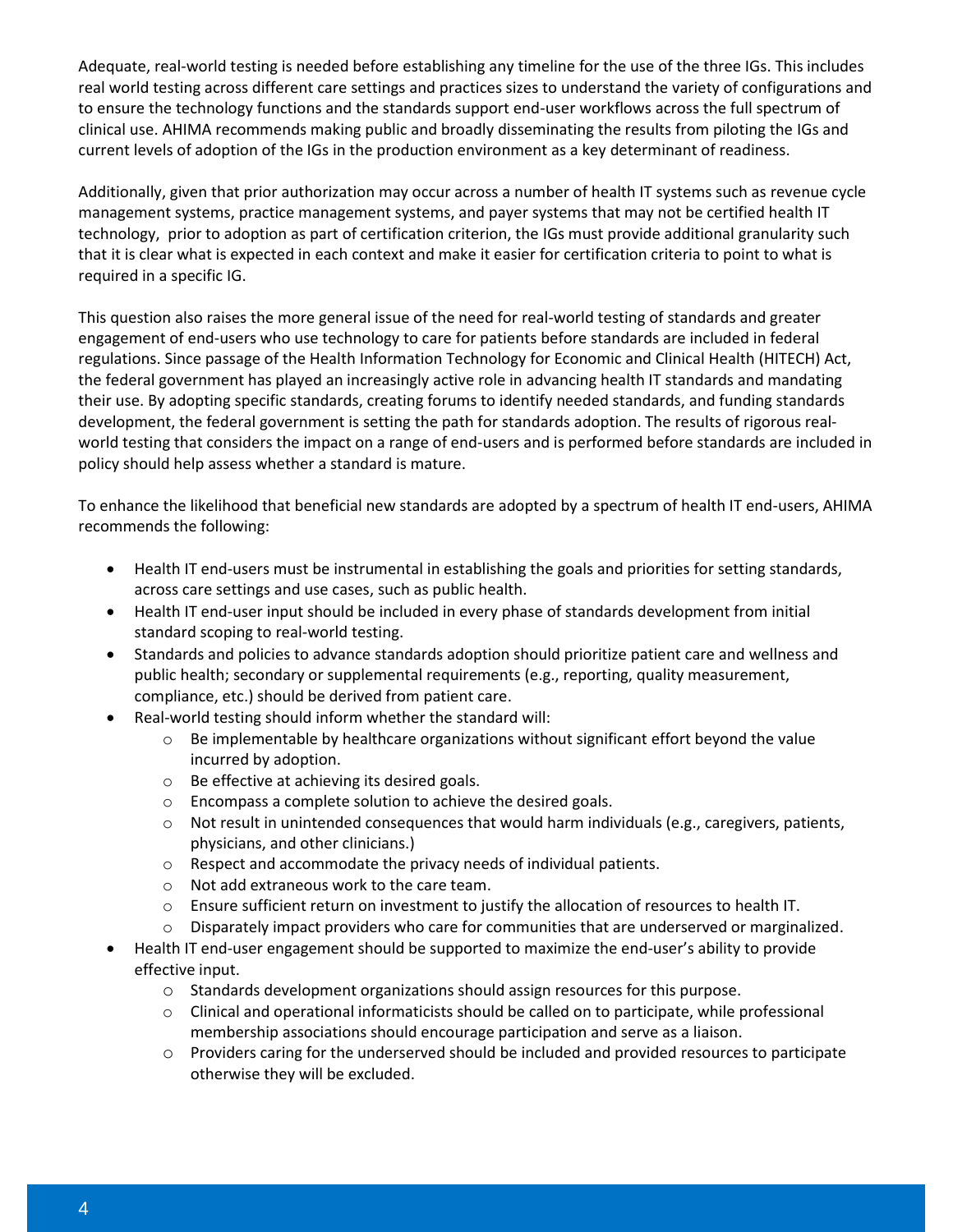- o The federal government should provide financial and technical support to ensure that end-user testing is a routine part of standards development and that testing methods are sufficiently rigorous and based on real-world needs of clinicians and patients. Federal support should also ensure participation by those who care for communities that are underserved or marginalized.
- $\circ$  Payers and health IT vendors should also support testing, while avoiding sponsorship models.
- $\circ$  Particular attention should be paid to ensuring that end-users caring for diverse populations and communities with the highest needs have support to participate.
- Health IT end-users or their professional organizations should commit to being active participants in standards development activities, consistent with their expertise. This should be viewed as a professional commitment, supported and recognized by organized medicine.
- Standards development organizations must take health IT end-user input seriously and not dismiss the input as "simply out of scope" or a "matter of policy" not appropriate to address through standards development. Granularity in standards implementation guides is increasingly necessary to ensure uniform development across vendors, interoperability, and achievement of the technology's end goals.
- The testing of standards must include real-world implementations, production pilots, and collection of metrics regarding the effort needed to implement, the training needs for staff, the extent to which the standard achieved the stated goal and estimates of the costs and benefits of implementation. This includes, for example:
	- o Scoping
	- o Conceptual development
	- o Use Cases
	- o Standards testing
	- o Pilot testing
	- o Return on investment
	- o Assessment of impact on different provider types and with different resources
	- o On-going monitoring
- The health IT community should work together to identify expectations for rigorous real-world testing, such as the needed metrics, methods of accountability, assurance that testing results are impartial, external expert review of testing methods and results, impact on health equity, and public reporting of the outcome.
- Standards should not be considered mature until real-world testing has been completed and comprehensive report-outs on the testing are made public. Standards maturity models should also not consider inclusion in regulation as a sign of maturity.
- Once in use, standards should be monitored to understand usability and other features.
- Policy proposals should build from the results of real-world testing and consider the implementation path for a range of providers settings, from small offices to large systems and across medical specialties and including end-users caring for diverse populations and communities with the highest needs.
- Standards that have not completed robust real-world testing are not suitable for mandated use in health policy. However, the federal government could support real-world testing of standards that support policy goals. This should be done in close coordination with end users and in a way that ensures that end-users serving diverse populations and communities with the highest needs are included.
- Standards and health policy must ensure equity and embrace diversity, including end-user involvement, conducting real-world testing, and the creation of resources for standards development.

# *If the existing IGs are not yet ready for addition, should ONC still propose certification criteria? Should ONC consider proposing certification criteria incorporating the FHIR Release 4 base standard but delay adopting implementation specifications until a later date? What are the potential risks of this approach?*

AHIMA suggests that adequate, real-world piloting and testing and implementation experience be performed before adopting any certification criteria. Defined metrics are also needed to measure readiness of the implementation. As part of testing and piloting, an implementation path or "roadmap to adoption" should be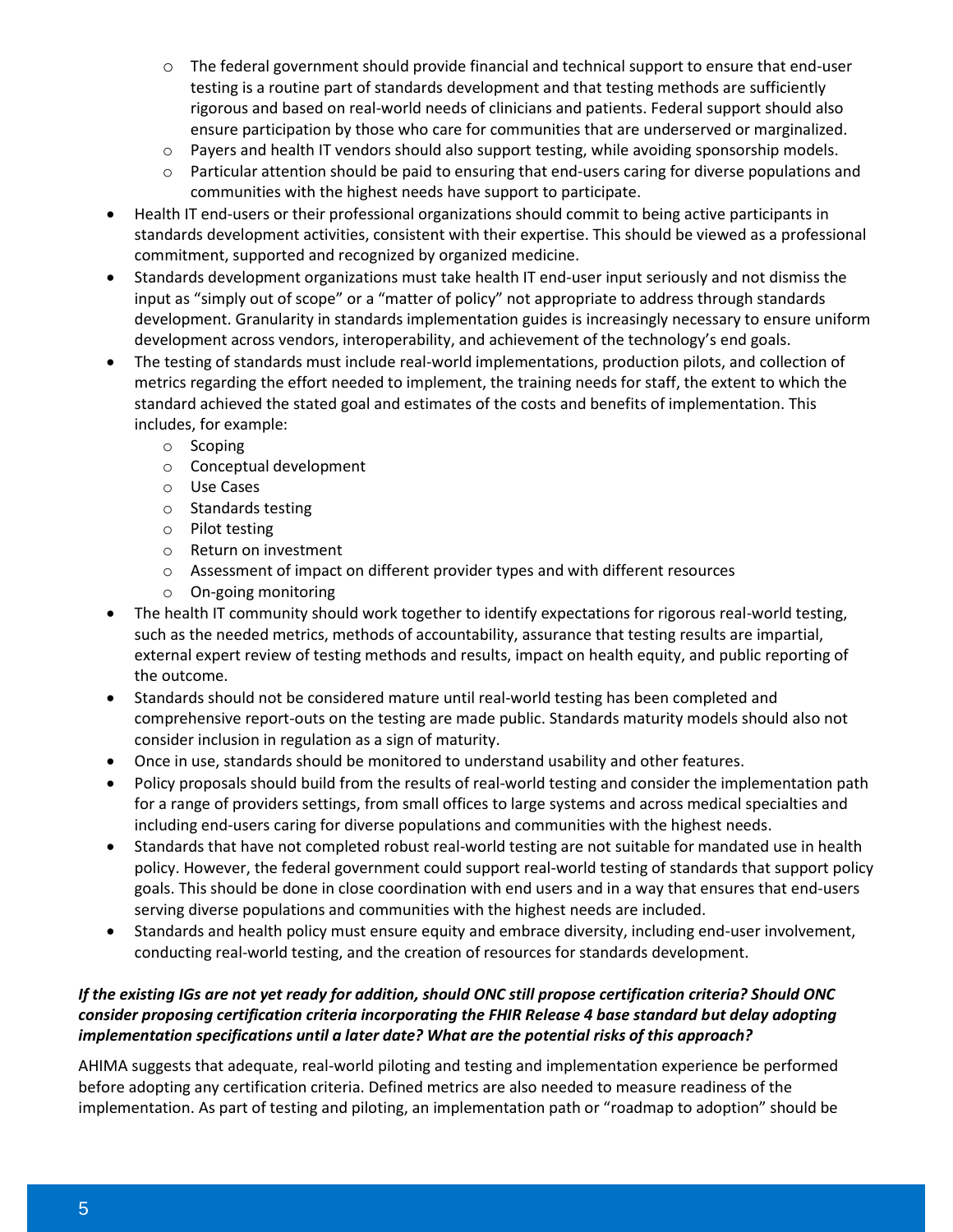articulated to encourage scaling and adoption by stakeholders. Such requirements are consistent with the ICAD Task Force's recommendation for HHS to develop and fund a national approach to have test data beds to drive innovation and ensure real-world functionality. Federal investment in the development of a proving ground for maturity of all IGs would help ensure the implementation specifications support end-user workflows.

Should ONC move forward with certification criteria, AHIMA recommends ONC work with CMS to ensure applicability across all stakeholders including health IT developers, providers, payers, and clearinghouses. Such alignment will encourage both agencies to "move together" to successfully facilitate prior authorization processes. This may require CMS to consider positive incentives to encourage participation by providers and payers.

#### **Healthcare Attachment Standards**

### *Would the specifications within the CDA Attachments IG, if adopted as part of a certification criterion, support more effective exchange of healthcare attachments for prior authorization? Would any changes to the IG be needed, or would additional functionalities or standards be required for effective implementation of the CDA Attachments IG in certified health IT?*

It is unclear how ONC certification would interact with the HIPAA transaction standards. For example, should HHS decide to adopt an attachment standard, would ONC certification still be necessary? Would both standards be included as part of the certification criterion? Attachments are a complex issue that need to be addressed seamlessly across ONC and CMS. We encourage ONC work with CMS to ensure alignment across both agencies.

#### *Given limited testing of these approaches to date, what would be a feasible timeline for use of the CDA Attachments IG or FHIR Documents in production for prior authorization transactions?*

Adequate testing and implementation experience for the use of the CDA Attachments IG or FHIR Documents is needed before adoption. AHIMA also suggests broad dissemination of information regarding the results of realworld testing and piloting prior to establishing a feasible timeline for use of the CDA Attachments IG or FHIR Documents for prior authorization transactions.

#### *Which of these approaches would better accommodate improvements over time to meet payer and provider needs? Should ONC consider adopting certification criteria reference one approach over the other, or should ONC consider supporting both approaches within certified health IT?*

It is unclear how exchange would work if both approaches are supported. Conversely, should ONC adopt certification criteria that references one approach over the other, it is critical that workflows that are working today are maintained to ensure the stability of the revenue cycle.

# *If the IGs developed by the DaVinci Project, or an alternate set of IGs addressing the full scope of prior authorization workflows, are not yet ready for adoption in certified health IT, should ONC propose certification criteria to support healthcare attachment transactions for prior authorization alone?*

Attachments today may be used for multiple administrative purposes and are contemplated as part of the HIPAA transaction standards. Should certification criteria be proposed to support healthcare attachment transactions for prior authorization alone, AHIMA recommends that ONC coordinate with CMS to ensure alignment.

#### **Impact on Patients**

*Besides the provider to payer interactions discussed in this RFI, is there additional functionality that could be added to the Certification Program that would better support patients' participation in the prior authorization process?*